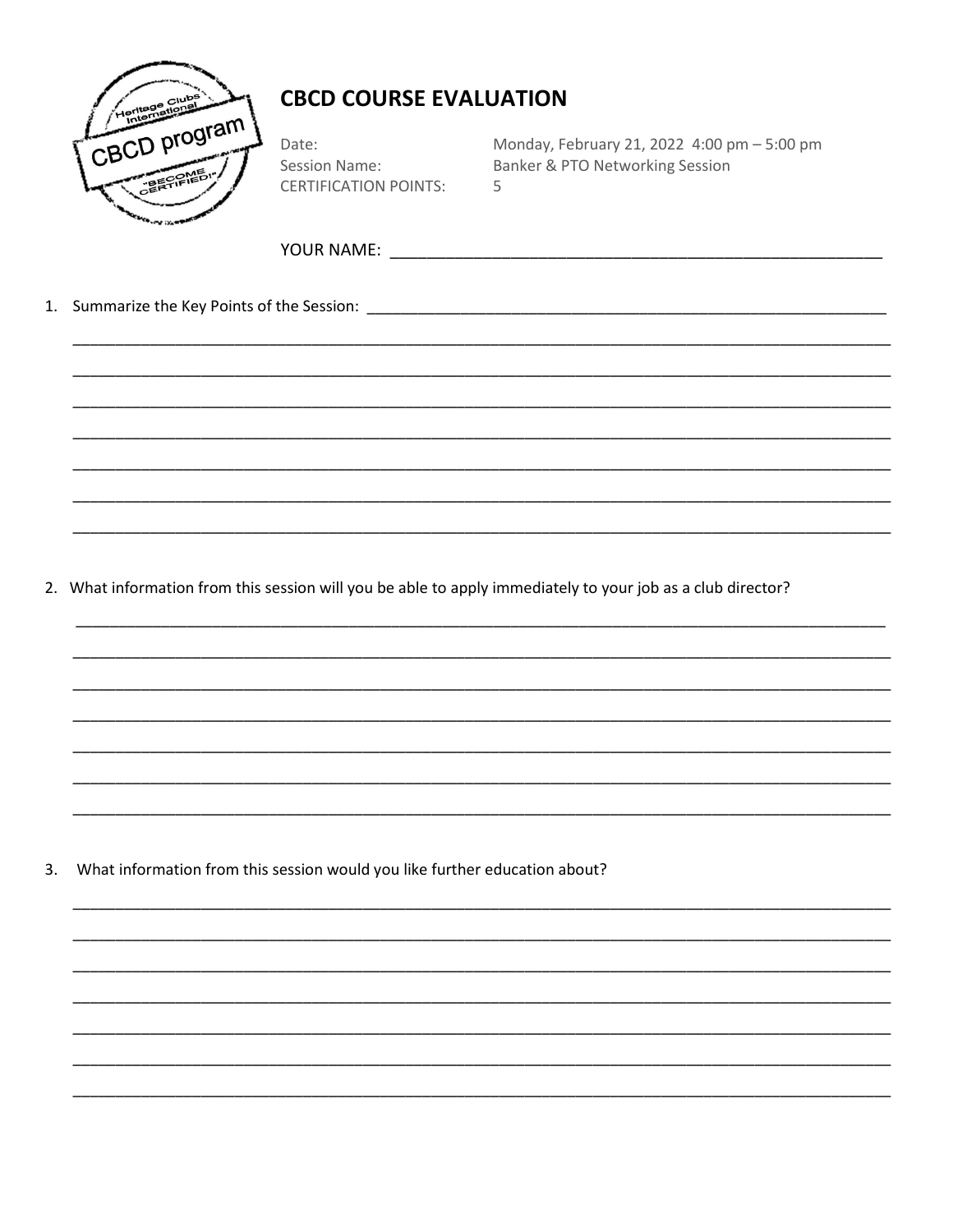

Date: **Session Name:** Speaker/Presenter: **CERTIFICATION POINTS:**  Tuesday, February 22, 2022 10:00 am - 11:00 am Keynote "Banking Trends" **Greg Turner** 10

2. What information from this session will you be able to apply immediately to your job as a club director?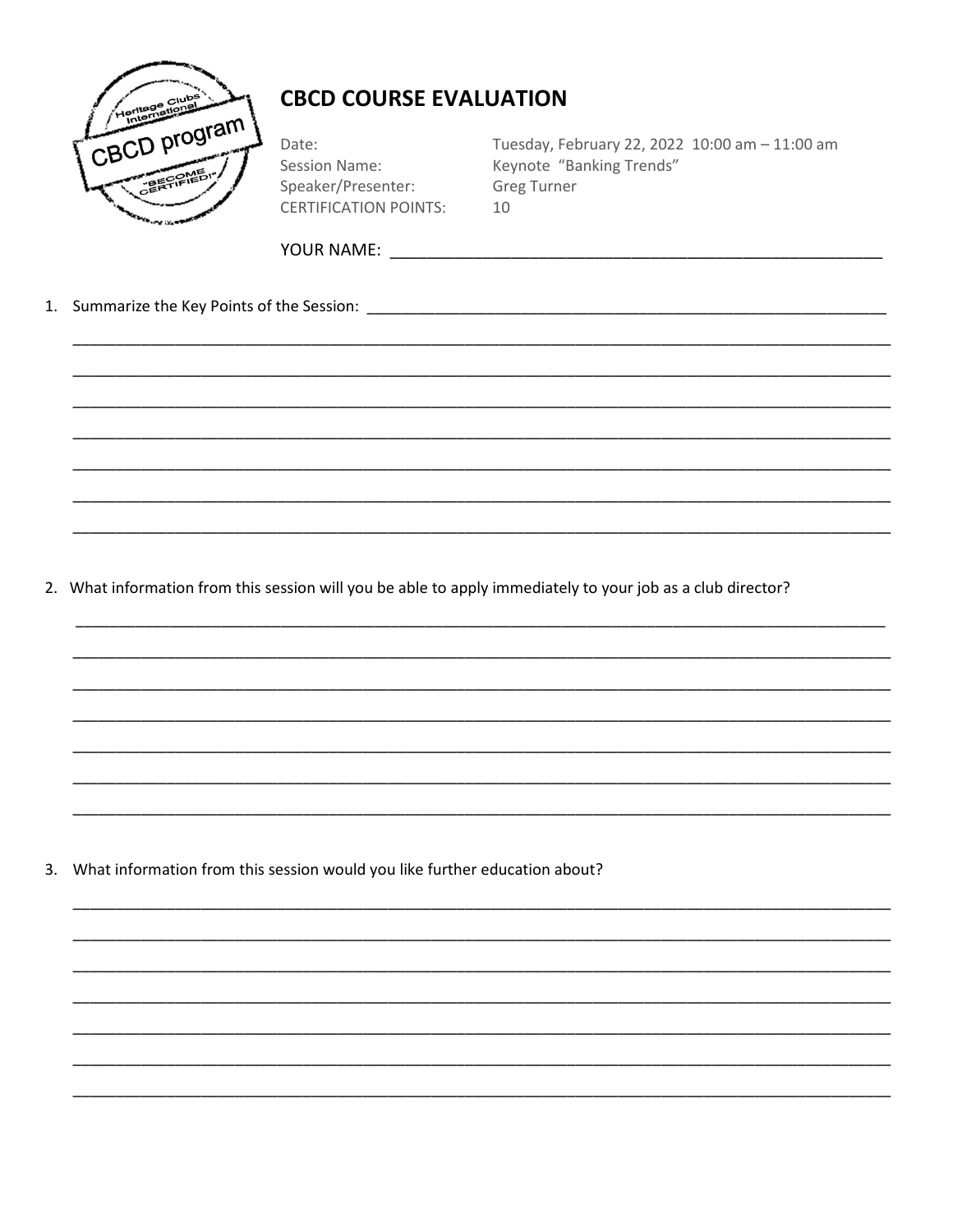

Date: **Session Name:** Speaker/Presenter: **CERTIFICATION POINTS:** 

Tuesday, February 22, 2022 2:15 pm - 2:45 pm **Travel Trends** Jim Edwards  $\overline{5}$ 

2. What information from this session will you be able to apply immediately to your job as a club director?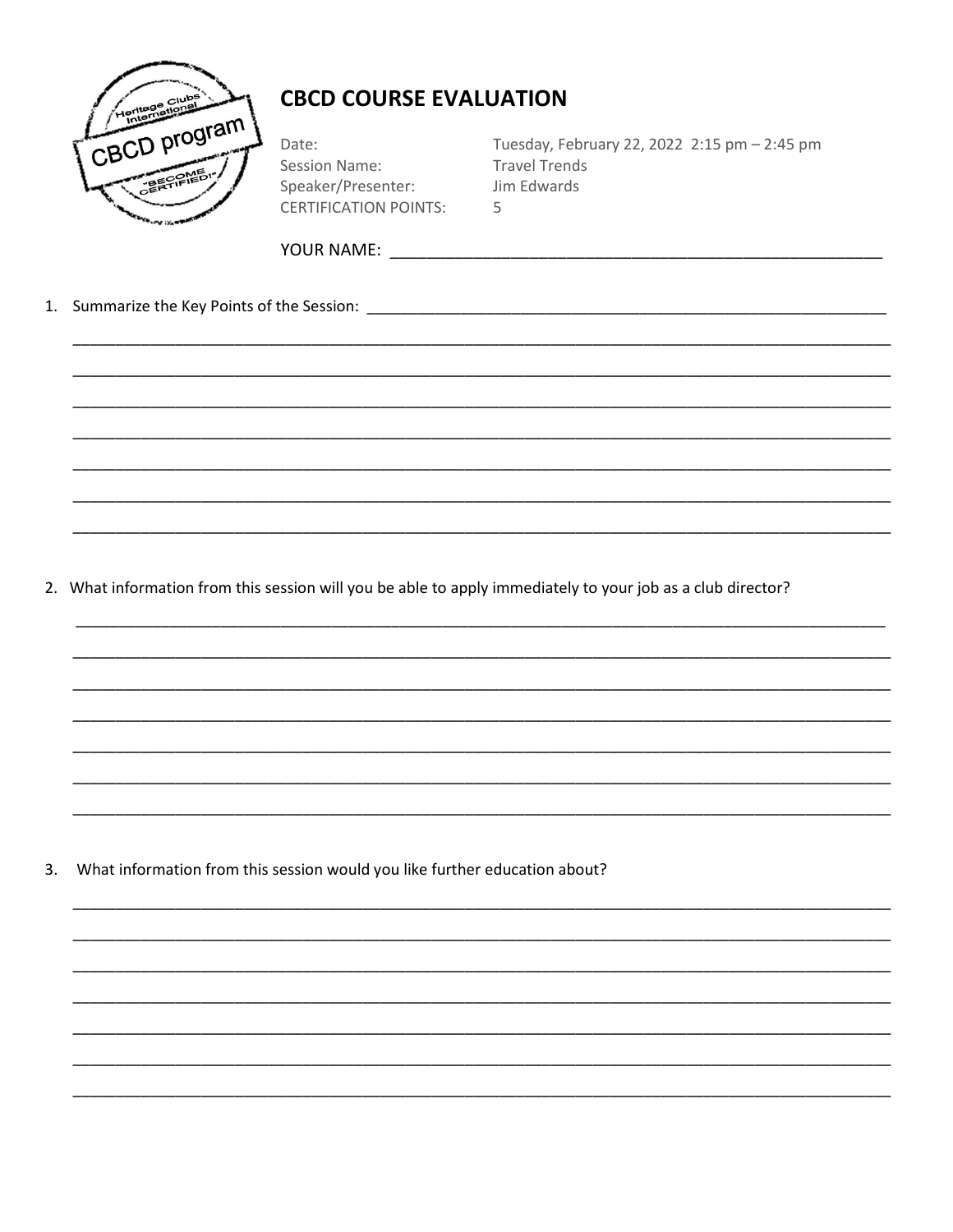

Date: **Session Name:** Speaker/Presenter: **CERTIFICATION POINTS:**  Tuesday, February 22, 2022 3:00 pm - 3:30 pm **Constant Communication** Anita Root  $\overline{5}$ 

2. What information from this session will you be able to apply immediately to your job as a club director?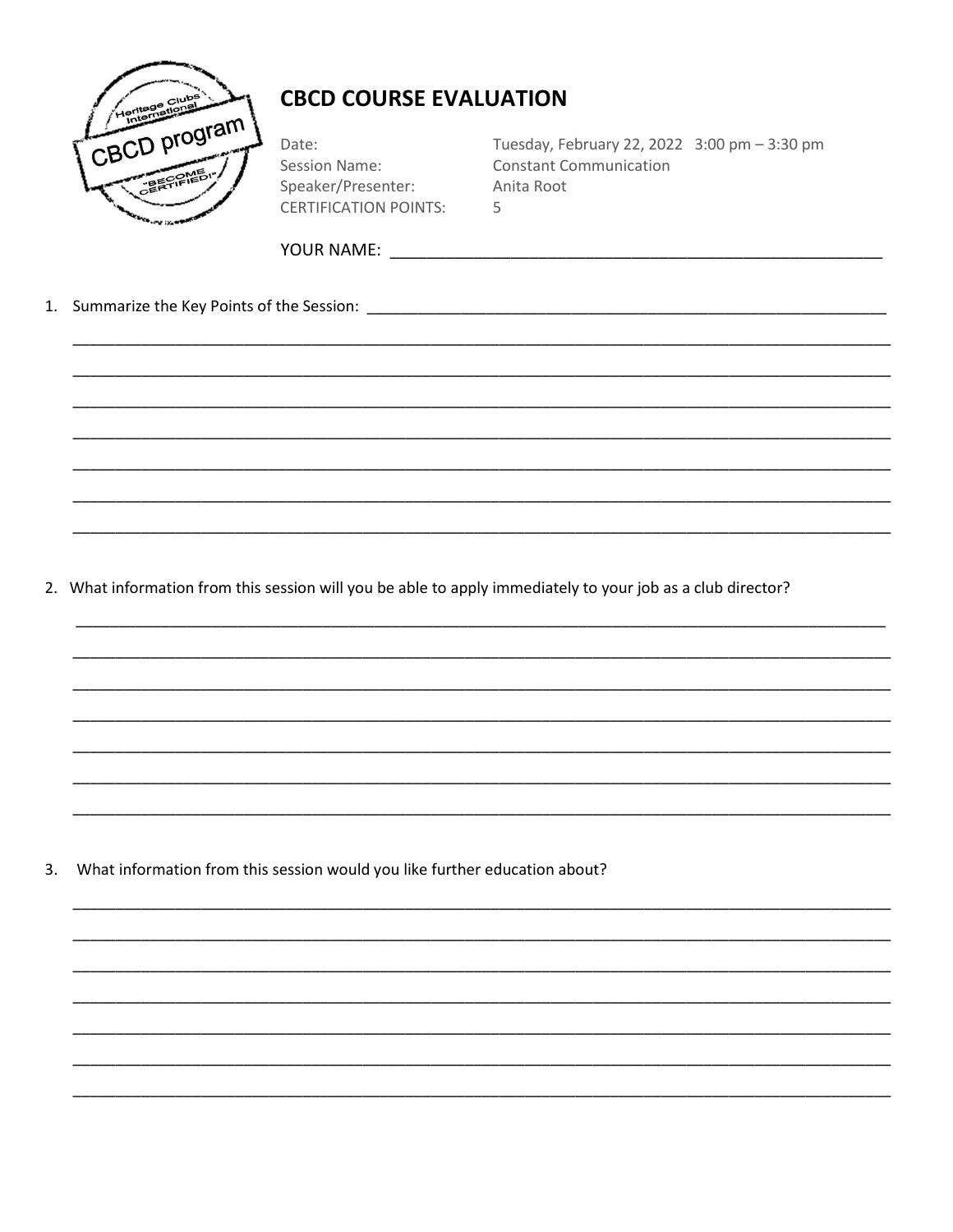

Date: Session Name: Speaker/Presenter:

Tuesday, February 22, 2022 3:30 pm - 4:00 pm **Marketing Tips** Sherri Guiborat

**CERTIFICATION POINTS: 5** 

Summarize the Key Points of the Session: Summarized by a state of the Session:  $1.$ 

2. What information from this session will you be able to apply immediately to your job as a club director?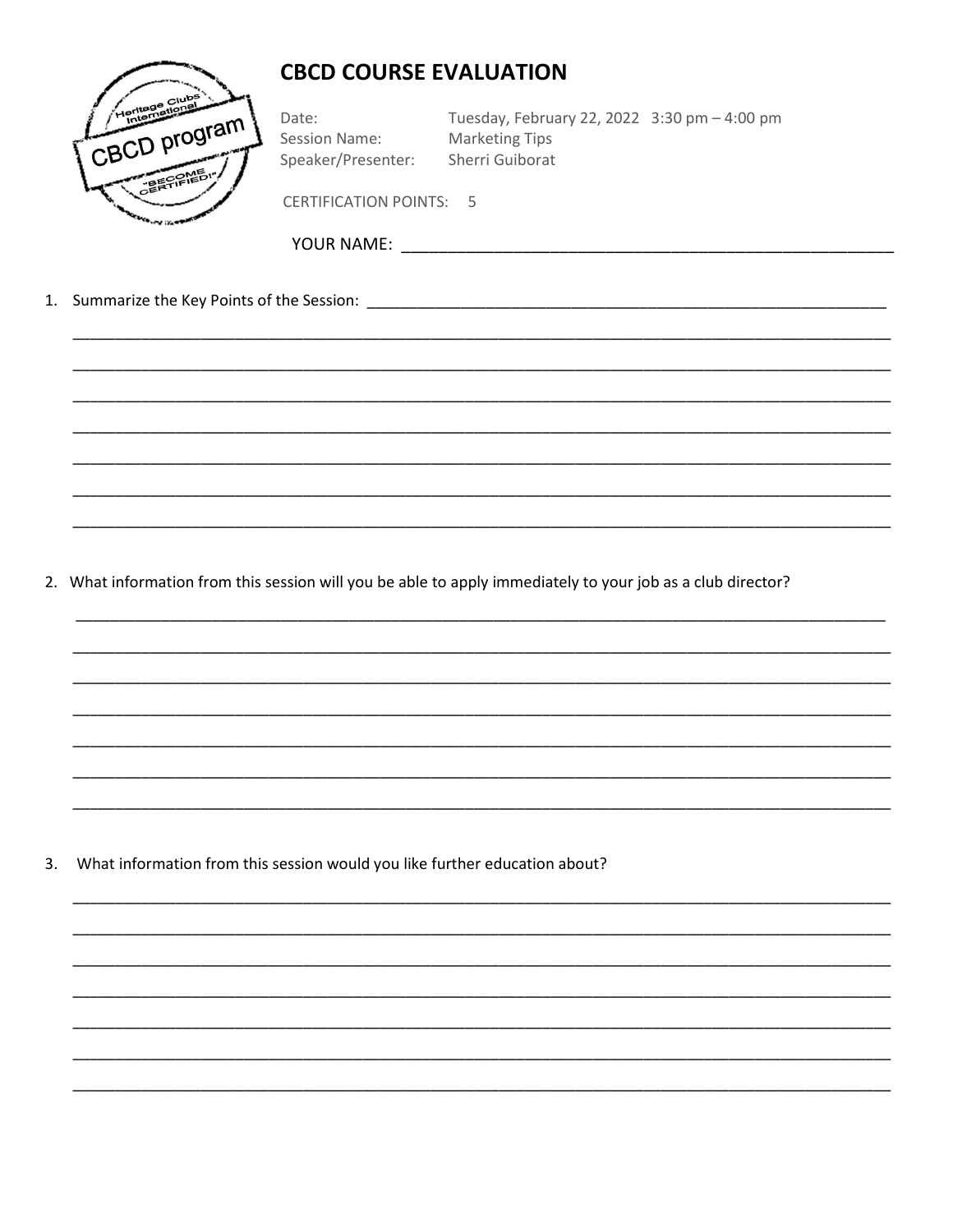

Date: Session Name: Speaker/Presenter: **CERTIFICATION POINTS:**  Wednesday, February 23, 2022 4:10 pm - 5:10 pm Partner Panel: Planning Your Own Regional Tours Julie Kronlage, Nicki Brus, Staci Flores, Kelsey Meyer 5

2. What information from this session will you be able to apply immediately to your job as a club director?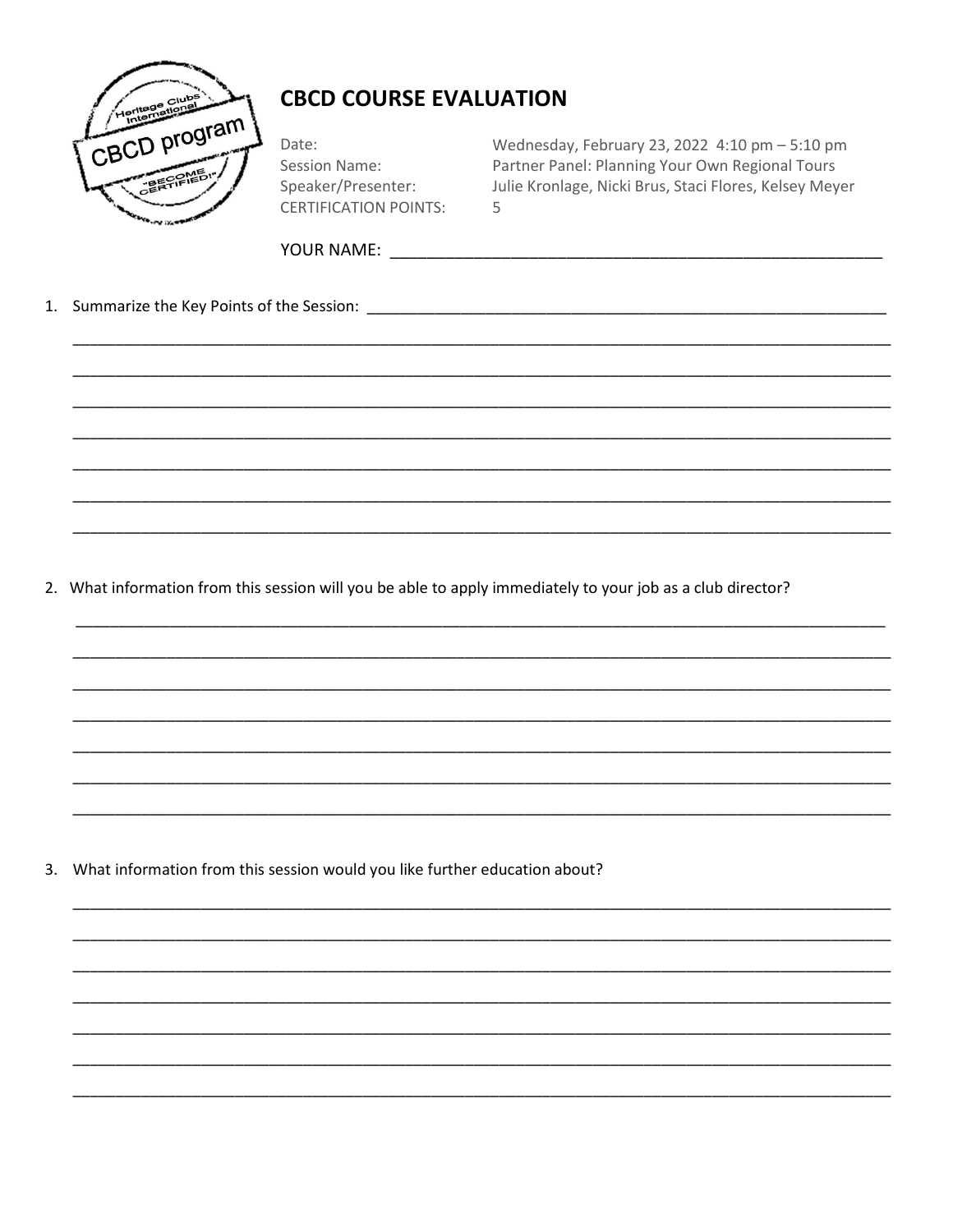

Date: **Session Name:** Speaker/Presenter: **CERTIFICATION POINTS:**  Thursday, February 24, 2022 9:00 am - 10:00 am Keynote "Create EVERYDAY EXCELLENCE" Dustin James 10

2. What information from this session will you be able to apply immediately to your job as a club director?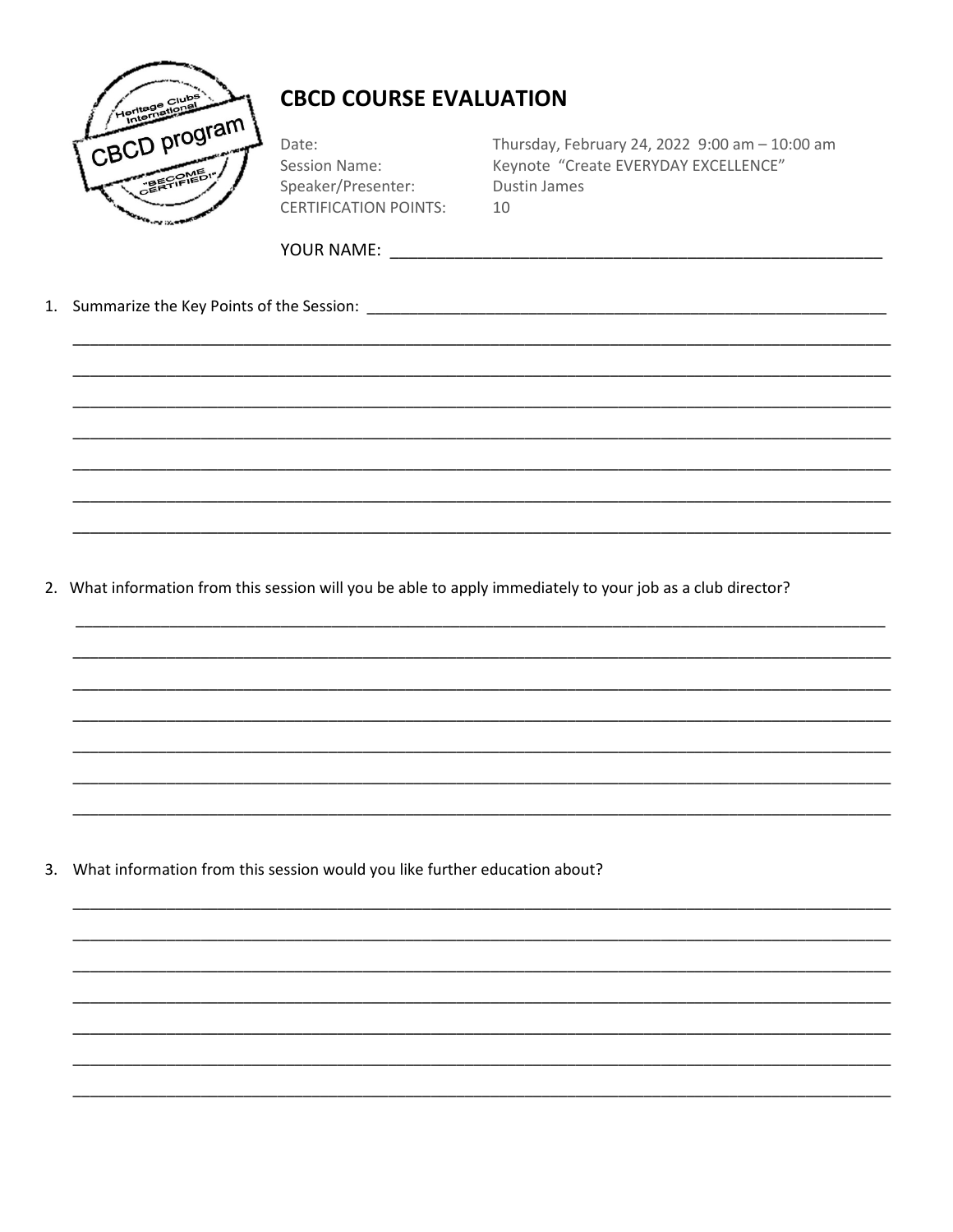

Date: **Session Name:** Speaker/Presenter: Thursday, February 24, 2022 10:15 am - 11:15 am Workshop Dustin James

CERTIFICATION POINTS: 10

- 
- 1. Summarize the Key Points of the Session: The Session of the Session of the Session of the Session of the Session of the Session of the Session of the Session of the Session of the Session of the Session of the Session o

2. What information from this session will you be able to apply immediately to your job as a club director?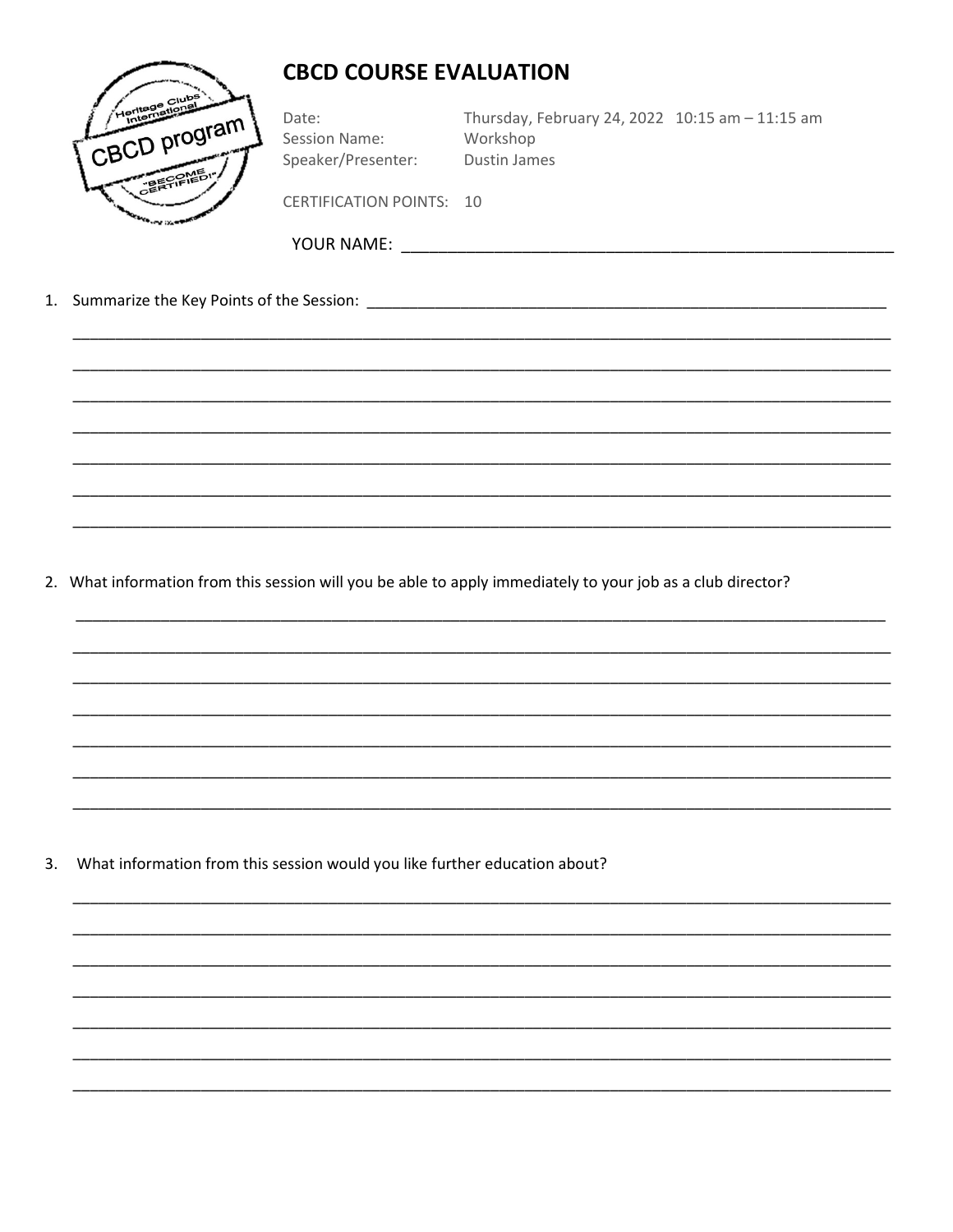

Date: **Session Name:** Speaker/Presenter: **CERTIFICATION POINTS:**  Thursday, February 24, 2022 11:15 am - 12:15 pm How to Negotiate Ethically with Partners **Ted Nelson** 5

2. What information from this session will you be able to apply immediately to your job as a club director?